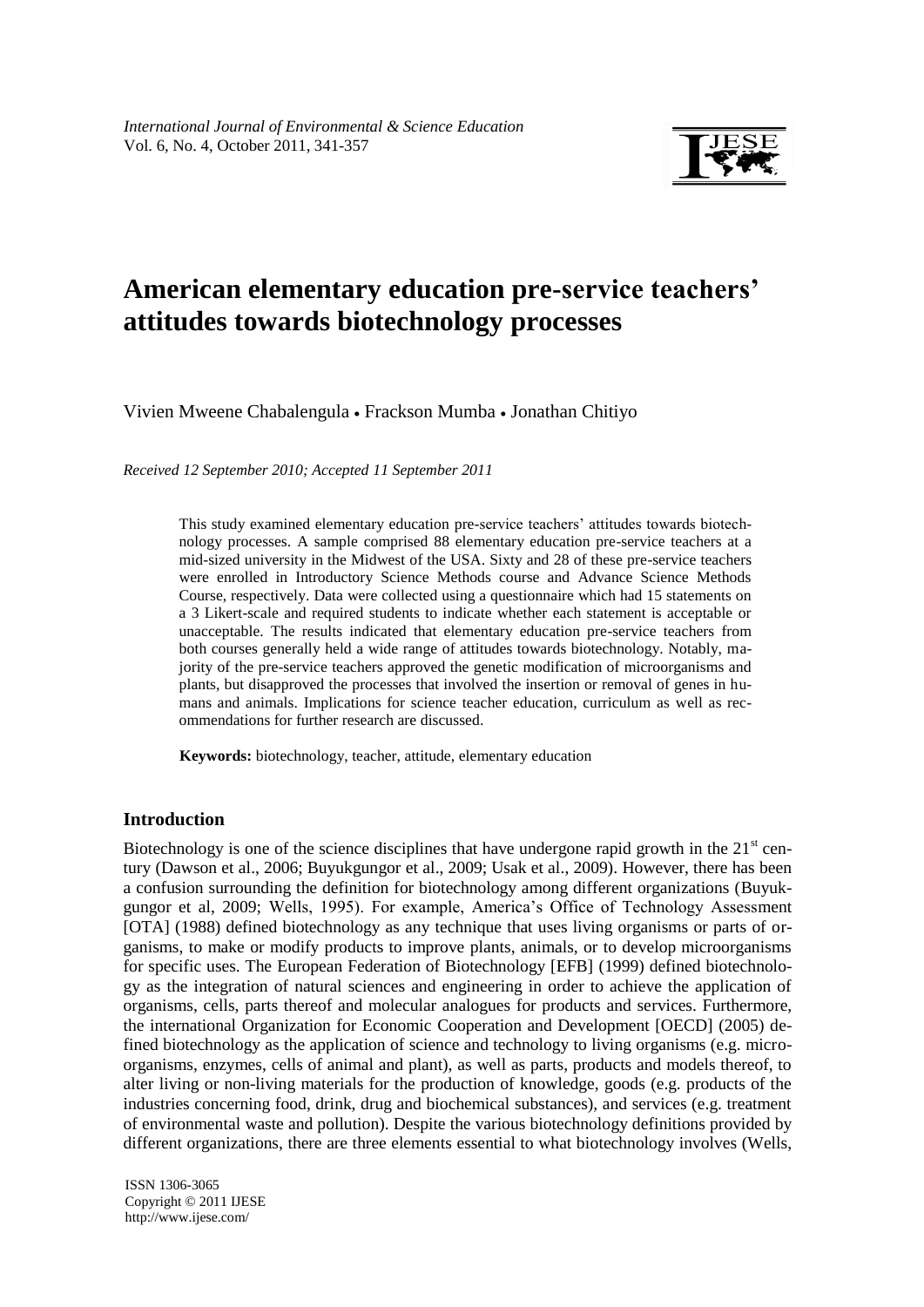1995). First, biotechnology involves the use of *living organisms* which include plants, microbes, animals as well as human beings. Second, biotechnology involves *parts of organisms or components* within the organisms that can be used in isolation from the organism, and include pieces of DNA, enzymes or internal cell organelles. Third, biotechnology involves *specific processes or techniques* for making or modifying living organisms or parts thereof, and these include genetic engineering or genetic modification. Therefore, in this paper, biotechnology is broadly referred to as the use of biologically based technologies and processes to produce different products.

The biotechnology processes have impacted our personal lives and society at large, particularly in areas of sanitation, agriculture, food industry and in medicine (Davison, et al, 1997; Dawson, 2007). For example, in sanitation industry, genetically engineered microorganisms (such as bacteria) have been used to break down human sewerage wastes. In agriculture it is now possible to genetically engineer certain plant species to either make them drought resistant or pest resistant. In the food industry, most foods currently produced are genetically engineered to either make them taste better or make them have a longer life span. In the medical industry, biotechnologies have been developed to identify individuals vulnerable to certain diseases and to cure some of the diseases. With respect to career advancements, biotechnology is laden with professional opportunities, making it a crucial field for both scientific and economic progress (Kidman, 2009; Solomon, 2001; Steele & Aubusson, 2004).

The varied benefits of biotechnology suggest the need for students, teachers and citizens at large to be scientifically literate so that they can appreciate how biotechnology is impacting their lives and societies. To ensure that teachers and their students are informed about the advances of biotechnology, some national curriculum frameworks worldwide strongly support and include biotechnology education. For example, the English National Curriculum incorporates ethical issues in relation to biotechnology (Chen & Raffan, 1999). New Zealand (Conner, 2000) and Australia (Dawson & Schibeci, 2003) also recognize the importance of biotechnology in their curriculum. In South Africa, the Department of Science and Technology embarked on a strategy to create a more informed South African public about biotechnology through the establishment of regional innovation centers in 2001 (Pouris, 2003). However, parallel to its rapid developments, biotechnology is surrounded by intrinsic issues which include the social, ethical and acceptable risks with regard to genetic engineering, cloning, and genetically modified foods (Bailey et al, 2002). As such, Chen et al. (1999) warn that biotechnology education should equip individuals with the current knowledge and opportunities for them to form their own views based on their understandings of modern biotechnology.

Therefore, it is imperative that pre-service science teachers' attitudes towards biotechnology are investigated primarily because teacher attitudes determine the extent to which they would be receptive to biotechnology and consequently determine whether they would teach biotechnology to their students. In this study, the term attitude is defined as an evaluation showing favorable (approve) or unfavorable (disapprove) feelings towards a physiological object, in this case the object is biotechnology. Attitudes have significant influences on individuals" desire to learn a particular course or topic (Germann, 1988; Richardson, 1996). As such, elementary education pre-service teachers" willingness to learn more about biotechnology processes can depend on their attitude towards them. Young (1998) also argued that if pre-service teachers" attitudes towards a subject or topic are important, then it is essential to know what those attitudes are if changes to the curriculum are to be made. Our interest in the attitudes and expectations that preservice teachers bring to our elementary science education courses is critical, since such factors can impede their learning of biotechnology or hinder the extent to which they will develop useful biotechnology intuitions and appreciation for how biotechnology is useful in their personal lives and for their students.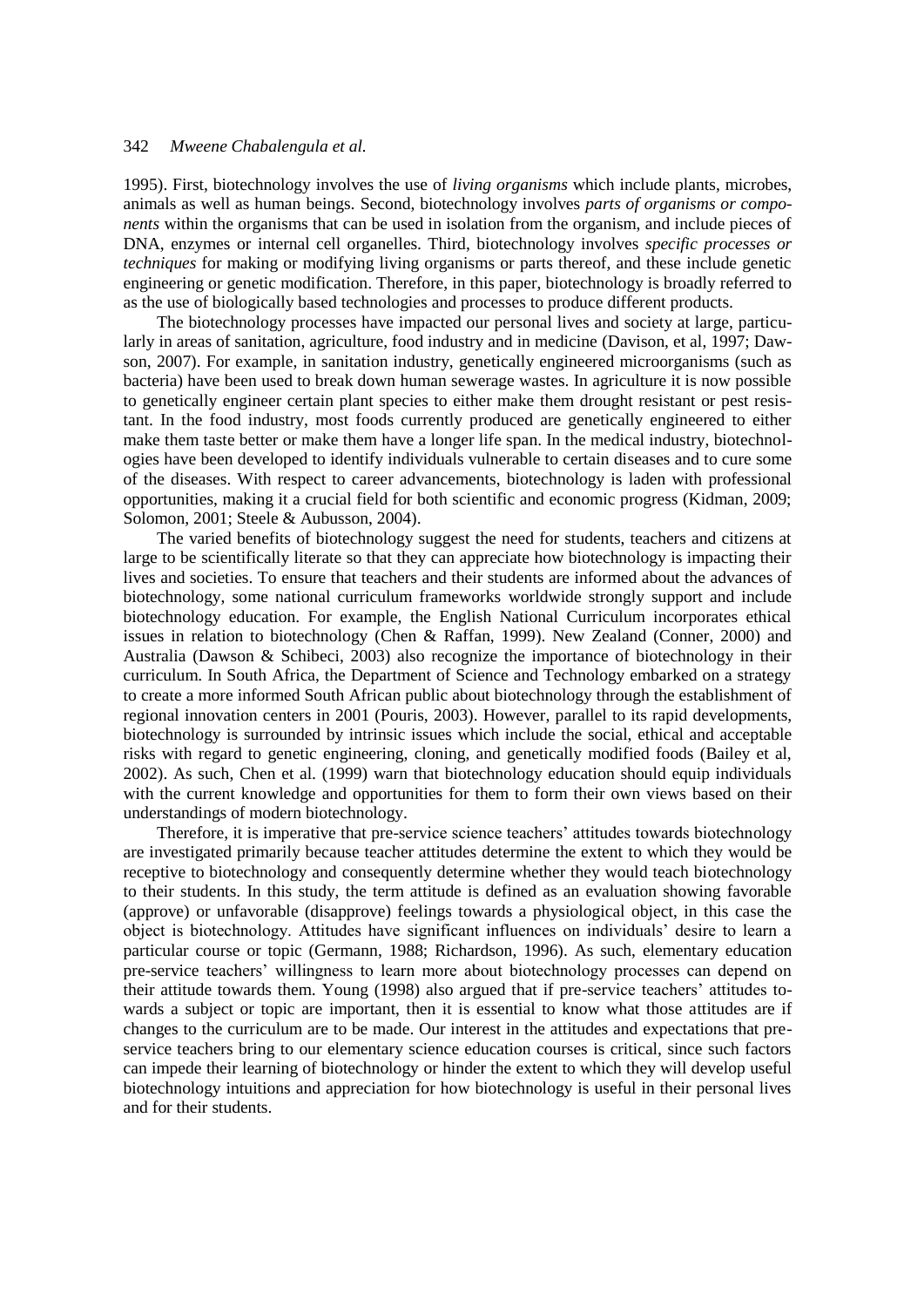Several studies have investigated students and teachers" attitudes towards biotechnology processes, particularly genetic engineering and modification of microbes, plants, foods, animals as well as human cells (e.g. Chen et al, 1999; Dawson, 2007; Dawson et al., 2003; Dawson et al., 2006; Gunter et al., 1998; Kidman, 2009; Lock et al., 1993; Pouris, 2003; Prokop et al., 2007; Usak et al., 2009). Table 1 shows some previous studies (in chronological order) and the corresponding student attitudes.

Six aspects became evident from the reviewed literature on attitudes towards biotechnology and its processes. First, nearly all studies show that there was a broad and higher approval rating of biotechnology and genetic modification applied to microorganisms and plants, but less approval was found in use of biotechnology in human cells and animals (e.g. Chen et al., 1999; Dawson et al., 2003; Gunter et al., 1998; Lock et al., 1993; Usak et al., 2009). According to Dawson et al. (2003), the main reason for the higher approval for the use of microorganisms and plants is the beneficial aspect to humanity; whereas the main reason for the rejection of genetic modification of animals and humans is that the process is unethical and unnatural.

Second, the studies that compared attitudes to enrolment in biology courses found conflicting results (e.g. Chen et al., 1999; Hill et al., 1999; Prokop et al., 2007). For instance, Chen *et al*  (1999) found that Taiwanese and UK students studying biology had more favorable attitudes toward biotechnology and genetic engineering than those not studying biology. Hill et al (1999) also found that biology students were more likely to approve genetically engineered foods than those not studying biology. In contrast, Prokop *et al* (2007) found that although students enrolled in biology courses had better knowledge of biotechnology, their attitudes towards genetic engineering were not favorable, and were similar to those who were not studying biology.

Third, some studies that compared attitudes towards biotechnology to gender (e.g. Chen et al, 1999; Prokop et al, 2007), found some differences between females and males. For instance, Prokop et al (2007) found that females showed lower approval ratings than males toward biotechnology, particularly with respect to genetically modified products. Moerbeek et al (2005) explained this trend using the "gender paradox" hypothesis, which proposes that females have more tentative attitudes towards new products than males because they buy food for children. However, Prokop et al (2007) warn that caution about comparisons between males and females are needed given the large disparity in numbers in most studies, including our current study. To address this low sample size for females in our study, we calculated Cohen"s *d* value, which is independent of sample sizes (see the Methodology and Results sections).

Fourth, some studies compared attitudes towards biotechnology among respondents from different educational levels such as high school and university students (e.g. Usak et al., 2009). These researchers found that the attitudes were not influenced by education level. Particularly, Usak et al. found that both high school and university students indicated similar attitudes toward the use of cloning for saving of endangered species; towards the transfer of genetic materials between plants and animals; all did not agree with improving taste or freshness maintenance of genetically modified products through genetic modification; all had favorable attitudes towards the use of genetically modified microbes in decomposing human sewage; almost same proportions of students (67% of high school and 70% of university students) indicated that it was not acceptable to insert genes from people to animals.

Fifth, most studies have investigated high school and university students, and very few studies have been done on pre-service teachers (e.g. Prokop et al, 2007). Yet, research shows that attitudes affect science teachers" behavior and influence how well teachers would approach good science teaching in schools (Cantrell, Young, & Moore, 2003). Sixth, most of the studies on biotechnology attitudes have been conducted in Australia, Britain and central Europe, and only a few in the USA (e.g. Schmidt et al, 2005; Wie et al, 1998). However, Wie et al and Schmidt et al"s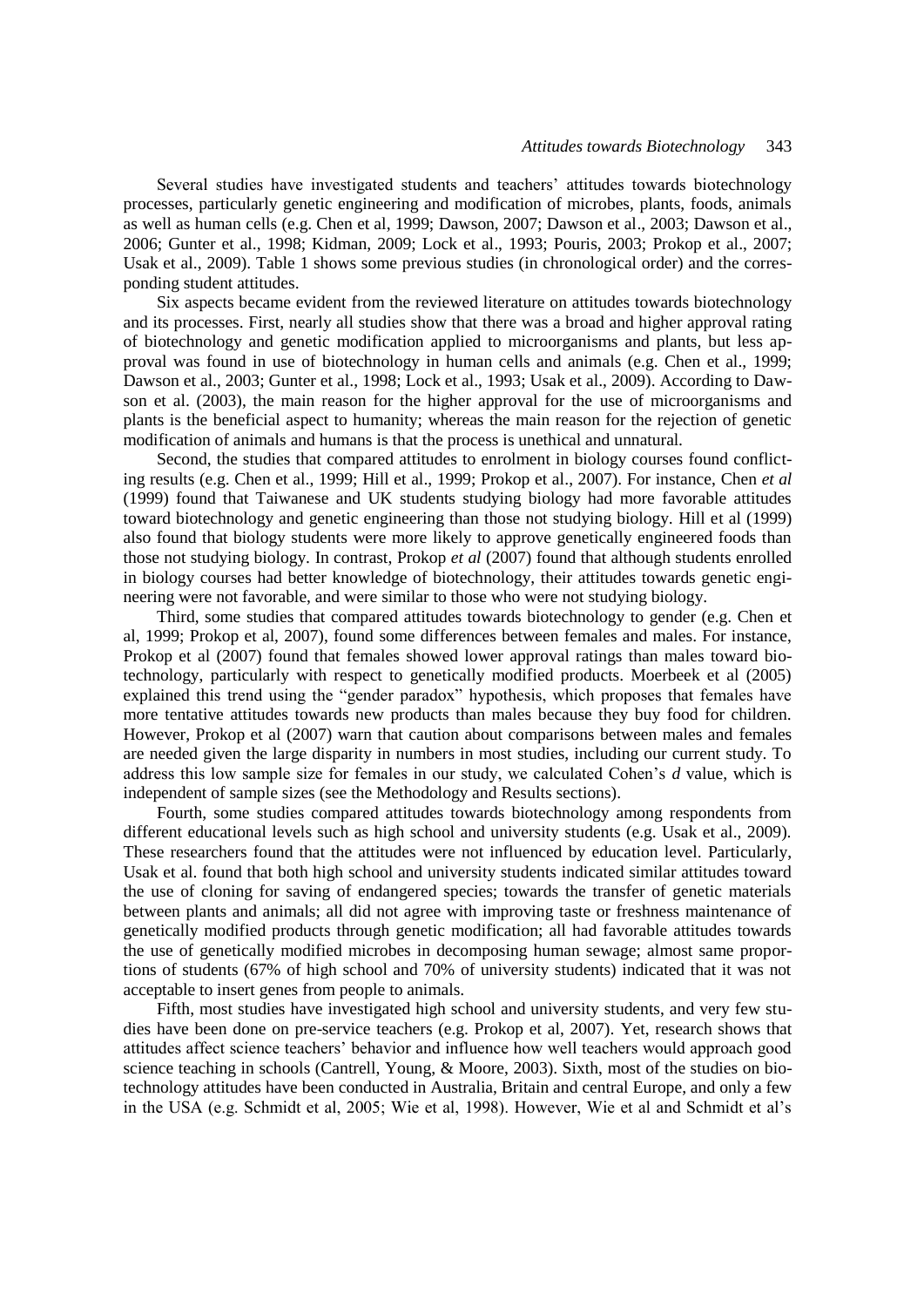studies were not conducted among school-going age populace or pre-service university students; instead they were conducted among working health professionals (i.e. registered American dietitians, nurses, and physicians). The limited studies on elementary education pre-service teachers" attitudes towards biotechnology as well as the dearth of research from the American students" perspective are the rationales for the current study.

# Table 1. Summary of students' attitudes towards biotechnology, in percentages

|                                                                                                               | Researchers who identified the corresponding attitudes                    |                                                                        |                                                      |                                                   |                                             |                                                  |                               |
|---------------------------------------------------------------------------------------------------------------|---------------------------------------------------------------------------|------------------------------------------------------------------------|------------------------------------------------------|---------------------------------------------------|---------------------------------------------|--------------------------------------------------|-------------------------------|
| <b>Categories of attitudes towards</b><br>biotechnology,<br>as identified by different resear-<br>chers       | Lock et al $(1993)$<br>British students<br>$(14-16$ year old<br>$n = 188$ | (American registe-<br>Wie et al (1998)<br>red dietitians)<br>$n = 269$ | 183 Taiwanese $\&$<br>Chen et al (1999)<br>$n = 336$ | Australian high<br>$(2003)$ n=905<br>Dawson et al | Australian high<br>Dawson (2007)<br>$n=465$ | Slovakian pre-<br>$(2007)$ n=378<br>Prokop et al | Usak et al (2009<br>$n = 628$ |
| Use of microorganisms for specific<br>processes                                                               |                                                                           |                                                                        |                                                      |                                                   |                                             |                                                  |                               |
| Using yeast to produce wine and<br>beer.                                                                      | $77^{\rm A}$ , $3^{\rm D}$ , $21^{\rm NS}$                                |                                                                        |                                                      |                                                   | $74^{\rm A}$                                |                                                  |                               |
| Using genetically engineered micro-<br>organisms to enable more efficient<br>breaking down of human sewerage. | $81A, 3D, 17NS$                                                           |                                                                        |                                                      |                                                   | 79 <sup>A</sup>                             |                                                  | 100<br>A                      |
| Growing yeast for animal food.                                                                                | $61A, 7D, 31NS$                                                           |                                                                        |                                                      |                                                   | 64 <sup>A</sup>                             |                                                  |                               |
| <b>Average Mean</b>                                                                                           | $4^D$ ,<br>$\frac{73^4}{23^{NS}}$                                         |                                                                        |                                                      | 90 <sup>4</sup>                                   | 73 <sup>A</sup>                             |                                                  | $100\,$                       |
| Genetic modification of plants/food                                                                           |                                                                           |                                                                        |                                                      |                                                   |                                             |                                                  |                               |
| Altering plant genes so that they<br>grow better /quickly                                                     | $\frac{76^{\text{A}}, 10^{\text{D}}}{14^{\text{NS}}}$                     |                                                                        | $64^{\rm A}$                                         |                                                   | 68 <sup>A</sup>                             |                                                  |                               |
| Adding genes to yeast to make better<br>tasting bread/beer.                                                   | $69^{\rm A}$ , $12^{\rm D}$ ,<br>$19^{N_S}$                               |                                                                        |                                                      |                                                   | $55^{\text{A}}$                             |                                                  |                               |
| Adding genes in plants to increase<br>nutritional value.                                                      |                                                                           |                                                                        |                                                      |                                                   | $58^{\rm A}$                                |                                                  |                               |
| Altering plant genes to make them<br>more resistant to insect damage                                          |                                                                           | $3.4-$<br>$4.8^{\text{MAR}}$                                           |                                                      |                                                   |                                             |                                                  |                               |
| Altering genes in fruit (food) to<br>improve taste.                                                           | $\frac{78^{\text{A}}}{13^{\text{NS}}}$ 10 <sup>D</sup> ,                  |                                                                        |                                                      |                                                   | 50 <sup>A</sup>                             | $58^{\rm D}$                                     | 100<br>D                      |
| Altering genes in tomatoes to make<br>them ripen more slowly and have a<br>longer shelf life.                 | $53^{\rm A}, 28^{\rm D},$<br>$19^{NS}$                                    |                                                                        | 76 <sup>A</sup>                                      |                                                   | 46 <sup>A</sup>                             | $54^{\rm D}$                                     | 100<br>D                      |
| Inserting genes from microorganisms<br>into crops to provide pesticide resis-<br>tance.                       |                                                                           |                                                                        |                                                      |                                                   | 56 <sup>A</sup>                             | 13 <sup>A</sup>                                  |                               |

 $\overline{a}$  $\overline{\phantom{a}}$  21<sup>A</sup>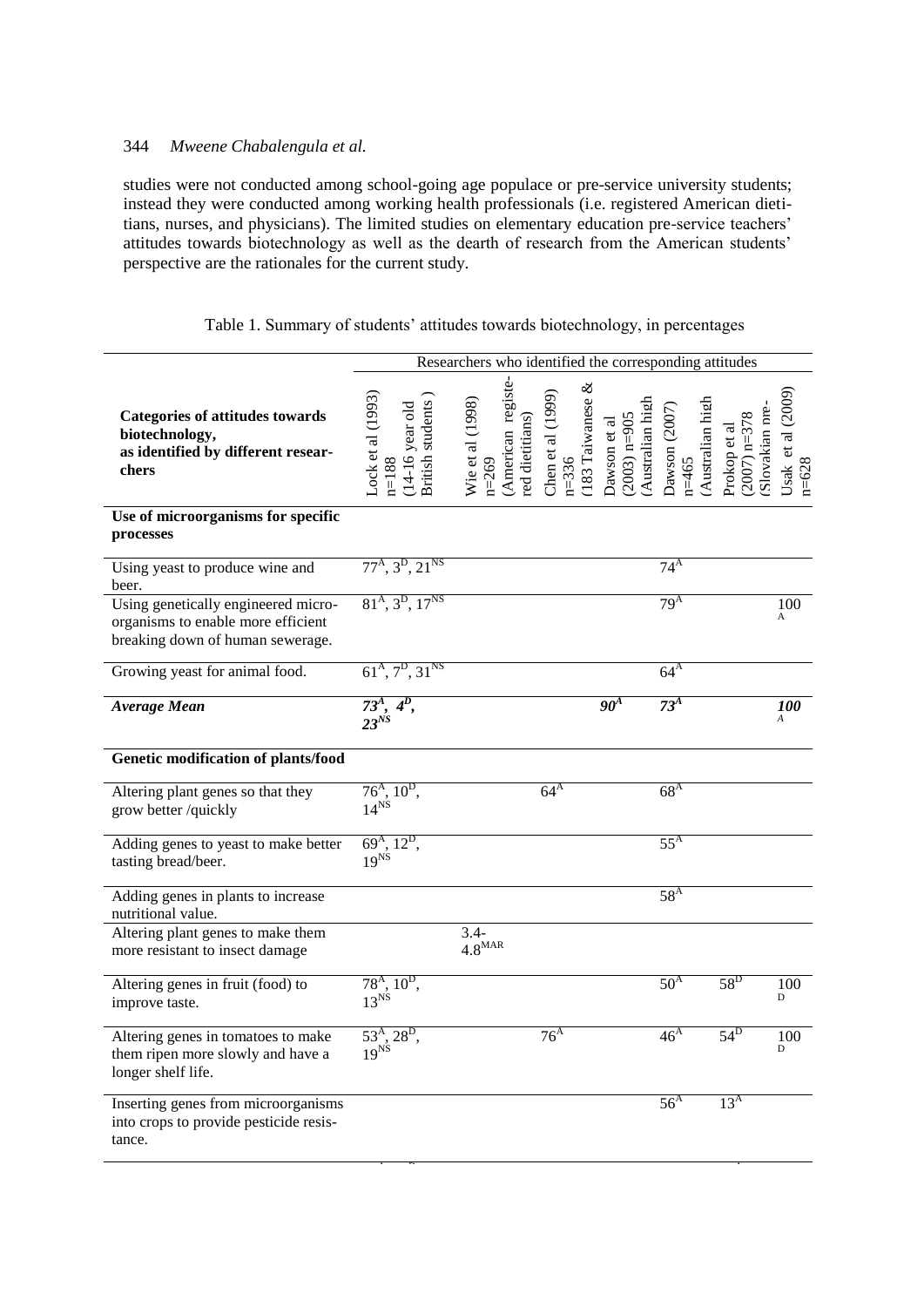### **Purpose of the Study**

The purpose of this study, therefore, was to examine American elementary education pre-service teachers" attitudes towards biotechnology and its related processes namely: *Use of microorganisms for specific processes; Genetic modification of plants/foods; Genetic modification of animals; Genetic modification of human genes*.

The two research questions that guided this study were: (a) What are pre-service teachers' attitudes towards biotechnology processes? (b) Are pre-service teachers" attitudes towards biotechnology processes influenced by these demographics (i.e. science education course level enrolled in, teaching subject major, having taken biology courses previously, and gender)?

### **Significance of the Study**

There is need to establish elementary education pre-service teachers" attitude towards biotechnology processes since attitudes have an effect on science instructional practice. The findings would be helpful in identifying the aspects of biotechnology and its related processes that are problematic among elementary education pre-service teachers and recommend possible changes to science courses in teacher education. As such, this study should be of interest to science educators who are involved in science teacher preparation and science education outreach programs. Science teacher educators should be aware of elementary education pre-service teachers' attitudes towards biotechnology processes if they have to help them learn more about biotechnology, and subsequently teach it in their classrooms. In addition, this study is significant as it will add new insights of pre-service teachers "attitudes towards biotechnology from an American perspective.

### **Methodology**

### *Participants*

A sample comprised 88 elementary education pre-service teachers who were enrolled in two science methods courses at a mid-sized university in the Midwest of the USA. The Introduction to science teaching course prepares students to have strong understanding and skills of science process skills and inquiry. Some of the topics covered in the course are: nature of science, relationship between science and technology, basic and integrated science process skills, learning cycle model of science instruction, and inquiry levels. The Advanced science methods course prepare students to have an understanding of science concepts in Earth, Life and Physical sciences, and how to teach them in elementary and middle schools. There is no designated course on biotechnology for these elementary education pre-service teachers in the teacher education program. The age range of the participants was 23-35 years and average age was 23 years with a SE of 0.47. All the participants had already taken, prior to this study, two integrated science content courses that cover life science, earth science and physical science concepts outlined in the national and state science education standards. Table 2 below provides profiles of the participants.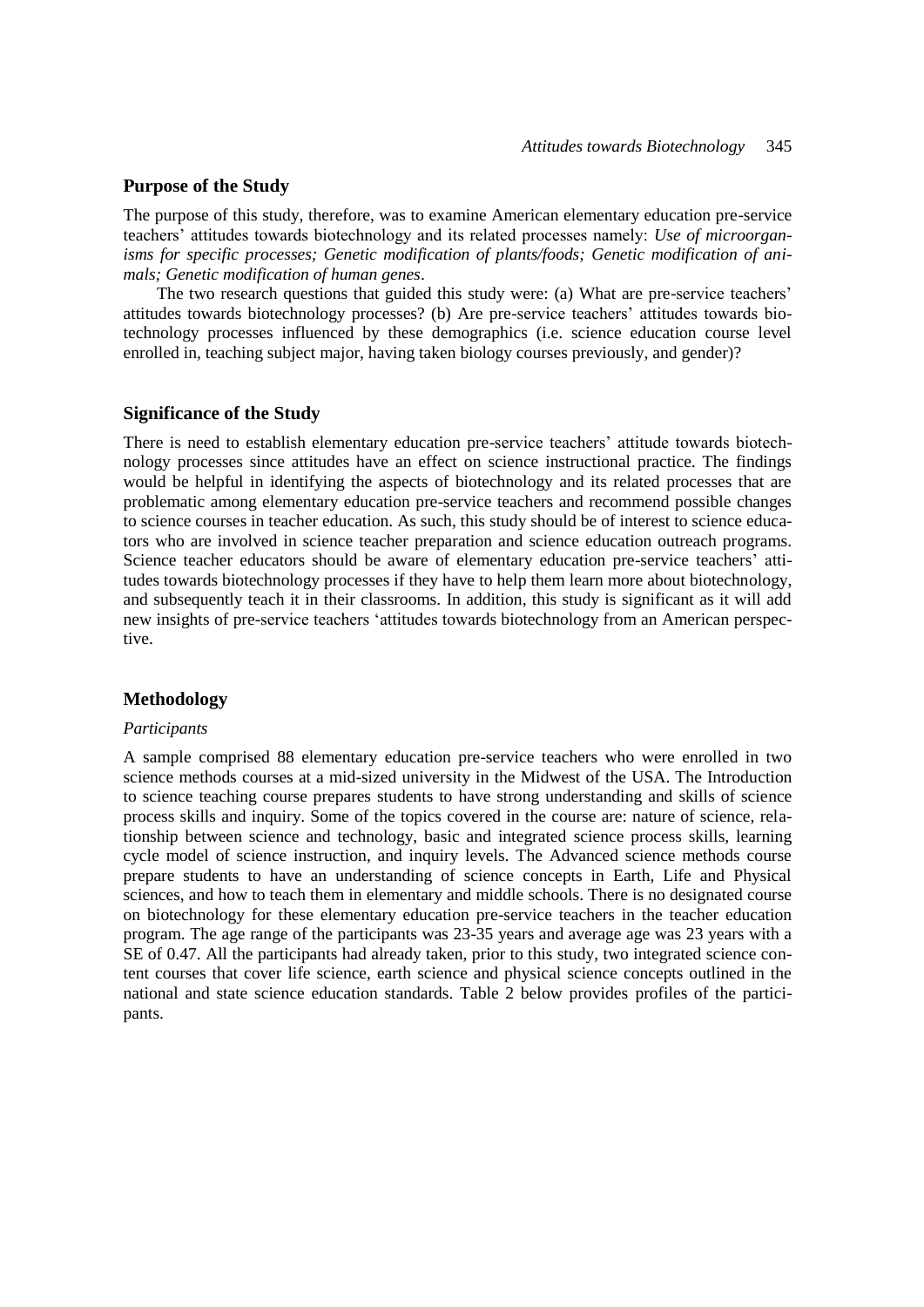| Demographics              | Category    | Science Methods Course   | Participants<br>$(N=88)$ |    |
|---------------------------|-------------|--------------------------|--------------------------|----|
|                           |             | Introductory<br>$(n=60)$ | Advanced<br>$(n=28)$     |    |
| Teaching subject<br>major | Science     | 13                       | 5                        | 18 |
|                           | Non-science | 47                       | 23                       | 70 |
| Taken biology             | Yes         | 48                       | 22                       | 70 |
| courses                   | No.         | 12                       | 6                        | 18 |
| Gender                    | Male        | 8                        | 6                        | 14 |
|                           | Female      | 52                       | 22                       | 74 |

| Table 2. Participants' Profiles |  |  |
|---------------------------------|--|--|
|---------------------------------|--|--|

### *Biotechnology Attitude Questionnaire*

Several researchers have used attitude questionnaires to determine respondents' attitudes towards biotechnology (e.g. Chen et al, 1999; Dawson et al, 2003; Gunter et al, 1998; Lock et al, 1993; Usak et al, 2009). However, some attitude statements in some questionnaires are suited for respondents with sound scientific background knowledge and understanding of biotechnology processes. For our study, the participants were elementary education pre-service teachers who are not required to take advanced biology or biotechnology courses; instead they are only required to take introductory level science courses. Therefore, this group of participants would only provide usable data if the attitude items are those that do not demand advanced scientific conceptual understanding, but indicate the outcomes which anyone with limited scientific understanding can relate to (such as improving nutritional value in food by genetic modification, or treating diseases in humans by genetic modification of genes, etc.). As such, Dawson"s (2007) Biotechnology Attitude Questionnaire was appropriate for our pre-service teachers because the attitude statements ranged from benign uses such as *using yeast in the production of wine and beer* (at least anyone with limited scientific knowledge could relate to what wine or beer is) to more controversial procedures such as *altering genes of human tissue cells to treat a genetic disease* (at least anyone with limited scientific knowledge could relate to what a disease is and importance of treating a disease).

Data was collected through a biotechnology attitude questionnaire adopted from Dawson (2007). Unfortunately, Dawson did not state the reliability value for this instrument. However, in our study this instrument had a Cronbach"s alpha coefficient value of 0.87, indicating a high reliability of the attitude instrument.

The instrument had 15 attitude items on a 3 Likert-scale (acceptable, unacceptable or not sure) that addressed pre-service teachers' attitudes towards biotechnology processes. Pre-service teachers were asked to indicate whether each statement was acceptable, unacceptable or if they were not sure about it. Each attitude item was assigned to a construct depending on whether it involved: *use of microorganisms for specific biotechnology process; genetic modification of plants/foods; genetic modification of animals; and genetic modification of human genes*. Table 3 shows the constructs and corresponding attitude items.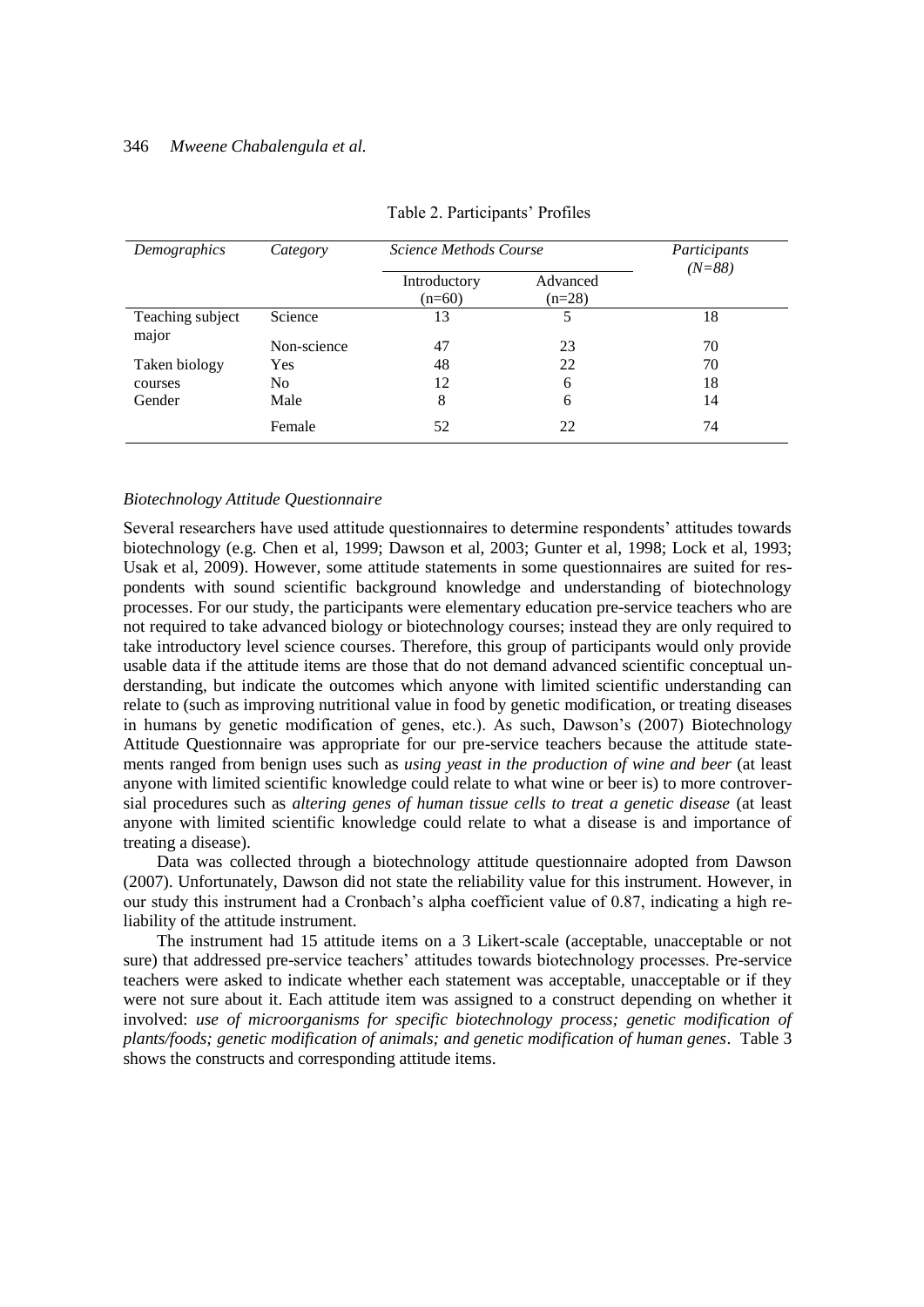### *Data Analysis*

Data analyses involved computing reliability value for the instrument, and frequency counts, descriptive statistics and statistical methods which included t-tests, and one-way ANOVA for the data. One Way ANOVA was conducted to test for any differences among the four constructs of

| <b>Construct</b>                                | Attitude items                                                                                                                              |  |  |  |  |
|-------------------------------------------------|---------------------------------------------------------------------------------------------------------------------------------------------|--|--|--|--|
| <b>Construct 1</b>                              | Using yeast to produce wine and beer.<br>$\bullet$                                                                                          |  |  |  |  |
| Use of microorganisms<br>for specific processes | Using genetically engineered micro-organisms to enable more<br>efficient breaking down of human sewerage.<br>Growing yeast for animal food. |  |  |  |  |
| <b>Construct 2</b>                              | Altering plant genes so that they grow better in salty soils.                                                                               |  |  |  |  |
| Genetic modification of                         | Adding genes to yeast that is used to make better tasting bread.                                                                            |  |  |  |  |
| plants/food                                     | Adding genes to plants to increase their nutritional value.                                                                                 |  |  |  |  |
|                                                 | Altering genes in fruit to improve taste.                                                                                                   |  |  |  |  |
|                                                 | Altering genes in tomatoes to make them ripen more slowly and have<br>a longer shelf life.                                                  |  |  |  |  |
|                                                 | Inserting genes from microorganisms into crops to provide pesticide<br>٠<br>resistance.                                                     |  |  |  |  |
| <b>Construct 3</b>                              | Changing the genetic makeup of farm animals to improve the quality<br>of meat and milk.                                                     |  |  |  |  |
| Genetic modification of<br>animals              | Using genetically engineered cows to produce medicines for human<br>use.                                                                    |  |  |  |  |
|                                                 | Inserting genes from plants into animals.                                                                                                   |  |  |  |  |
| Construct 4                                     | Altering the genes of human tissue cells to treat a genetic disease (e.g.,<br>cystic fibrosis).                                             |  |  |  |  |
| Genetic modification of<br>human genes          | Altering the genes in a human embryo to treat genetic disease.<br>$\bullet$                                                                 |  |  |  |  |
|                                                 | Inserting genes from humans into the fertilized eggs of mammals.                                                                            |  |  |  |  |

Table 3. Constructs and Attitude Items

the attitude aspects for all the 88 participants. The t-tests were conducted to compare attitudes towards biotechnology among the following subgroupings: introductory and advanced science education course level; science and non-science teaching majors; taken biology courses or not previously; and between females and males.

Since some demographic groups in this study were below acceptable sample sizes for parametric tests (see Table 2), an effect size measure with Cohen"s *d* which is independent from sample sizes was calculated. The Cohen"s *d* score indicates the strength or practical significance of the association(s) being explored. The two values required to calculate Cohen's  $d$  value are means and standard deviations of the two groups being compared. We used an online calculator through Google search engine to calculate Cohen"s *d*. Effect sizes in value are less than 1. Interpretations vary, but in general, a *d* value of 0.2 indicates only a small effect; value of 0.5 indicates a medium effect; and value of 0.8 or greater indicates a large effect. The *d* values are presented along with the *t*-tests results in Table 6.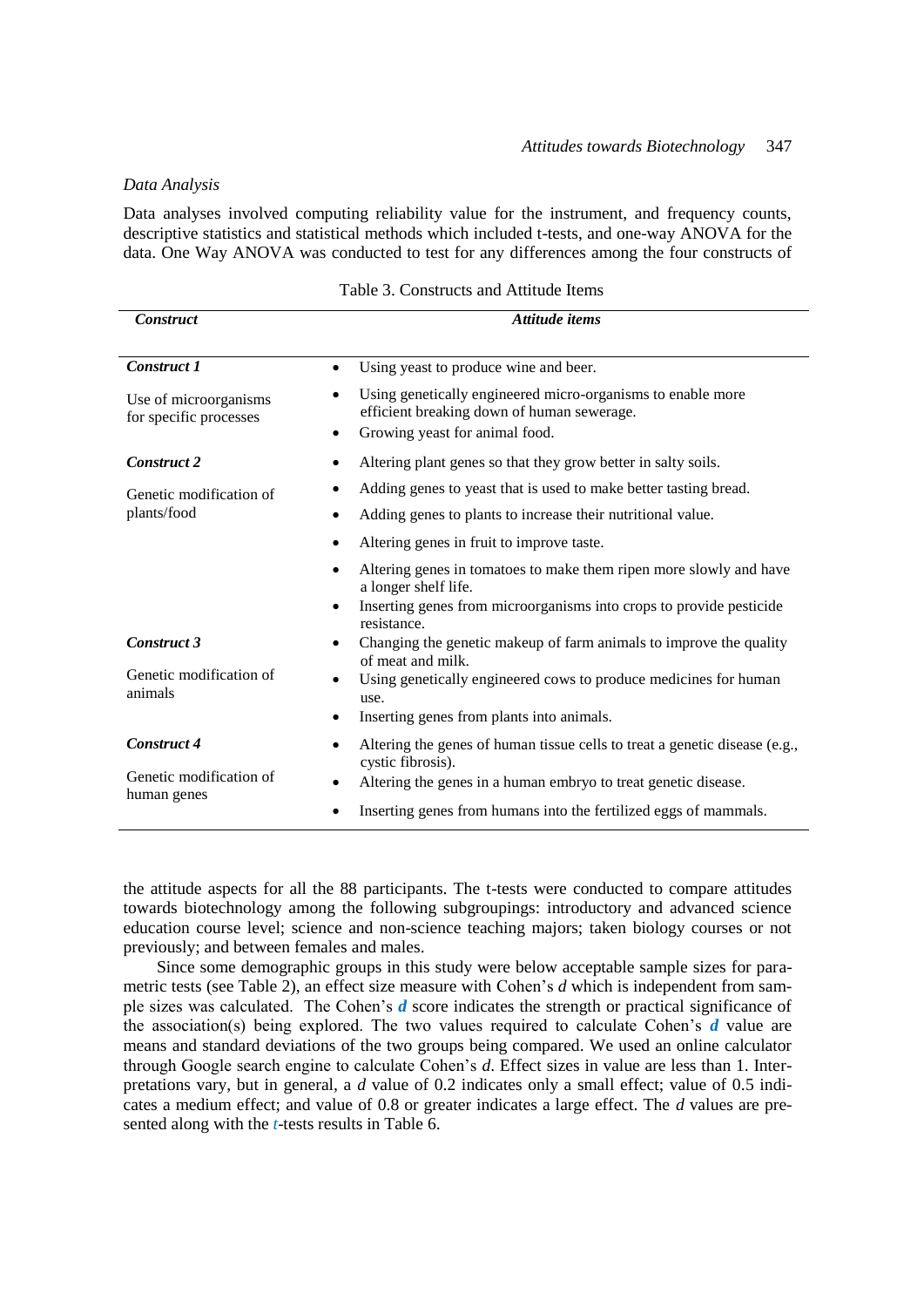### **Results**

#### *Attitudes towards Biotechnology Processes*

This subsection reports on the results gathered from all the 88 pre-service teachers on the 15 attitude items, as shown in Table 4. On average, the pre-service teachers in both science methods courses showed that the biotechnology processes were acceptable, in the following descending order: *use of microorganisms for specific biotechnology process; genetic modification of plants/foods; genetic modification of human genes; and genetic modification of animals*. Specifically, the following trends were found: (a) 62% of the students viewed the *use of microorganisms for specific processes* (such as using yeast to produce beer, using microorganisms to break down human sewerage etc.) as acceptable. However, a third of the students (32%) indicated that they were not sure about the *use of microorganisms for specific processes;* (b) 52% of the students viewed the *genetic modification of plants/food* (such as altering plant genes so they can grow better, adding genes to plants to increase nutritional value, altering genes in tomatoes to make them ripen slowly etc.) as acceptable, but 18% of them did not approve of this process. Furthermore, 31% of the students were not sure about the *genetic modification of plants/food*; (c) About a third of the students (32%) viewed the *genetic modification of human genes* (such as altering genes in human tissue cells or human embryo to treat genetic diseases, etc.) as acceptable. Almost the same proportion of students (30%) viewed it as unacceptable. However, 38% of the students were not sure about this the *genetic modification of human genes*. A noticeable finding under the *genetic modification of human genes* construct was that about half of the students from both courses (50% and 46% of students in introductory and advanced courses, respectively) did not accept the idea of "inserting genes from humans into fertilized eggs of mammals"; and (d) a fifth of the students (20%) viewed the *genetic modification of animals* (such as changing genetic makeup of animals to improve quality of meat or milk, using genetically modified cows to produce medicines for human use etc.) as acceptable*.* However, almost half of the students (47%) were not in favor of this process. In addition, quite a number of the students (33%) were not sure about this process. One remarkable finding under the *genetic modification of animals* construct was that slightly less than half of the students from both courses (43% and 43% of students in introductory and advanced courses, respectively) did not accept the idea of "inserting genes from plants into animals".

The above trends were also true for each science education course level. For instance, 67% and 62%, 48% and 51%, 33% and 30%, and 20% and 19% of the students from the introductory and advanced courses, respectively, approved the *use of microorganisms for specific biotechnology process, genetic modification of plants/food, genetic modification of human genes, and genetic modification of animals*.

### *Attitudes towards the Four Constructs of Biotechnology*

A One Way ANOVA was conducted to test for any differences among the four constructs of the attitude items for all the 88 participants. Table 5 shows that there were statistically significant differences in the four constructs for attitudes,  $F(3, 348) = 261.39$ ,  $p = 0.00$ . The results of the post hoc test indicated that all four constructs were significantly different from each other. In descending order, the pre-service teachers had favorable approval ratings towards the *genetic modification of plants/foods* (Mean=13.97), followed by the *use of microorganisms for specific processes* (Mean=7.84), then *genetic modification of human genes* (Mean=6.07), and lastly the *genetic modification of animals* (Mean=5.17).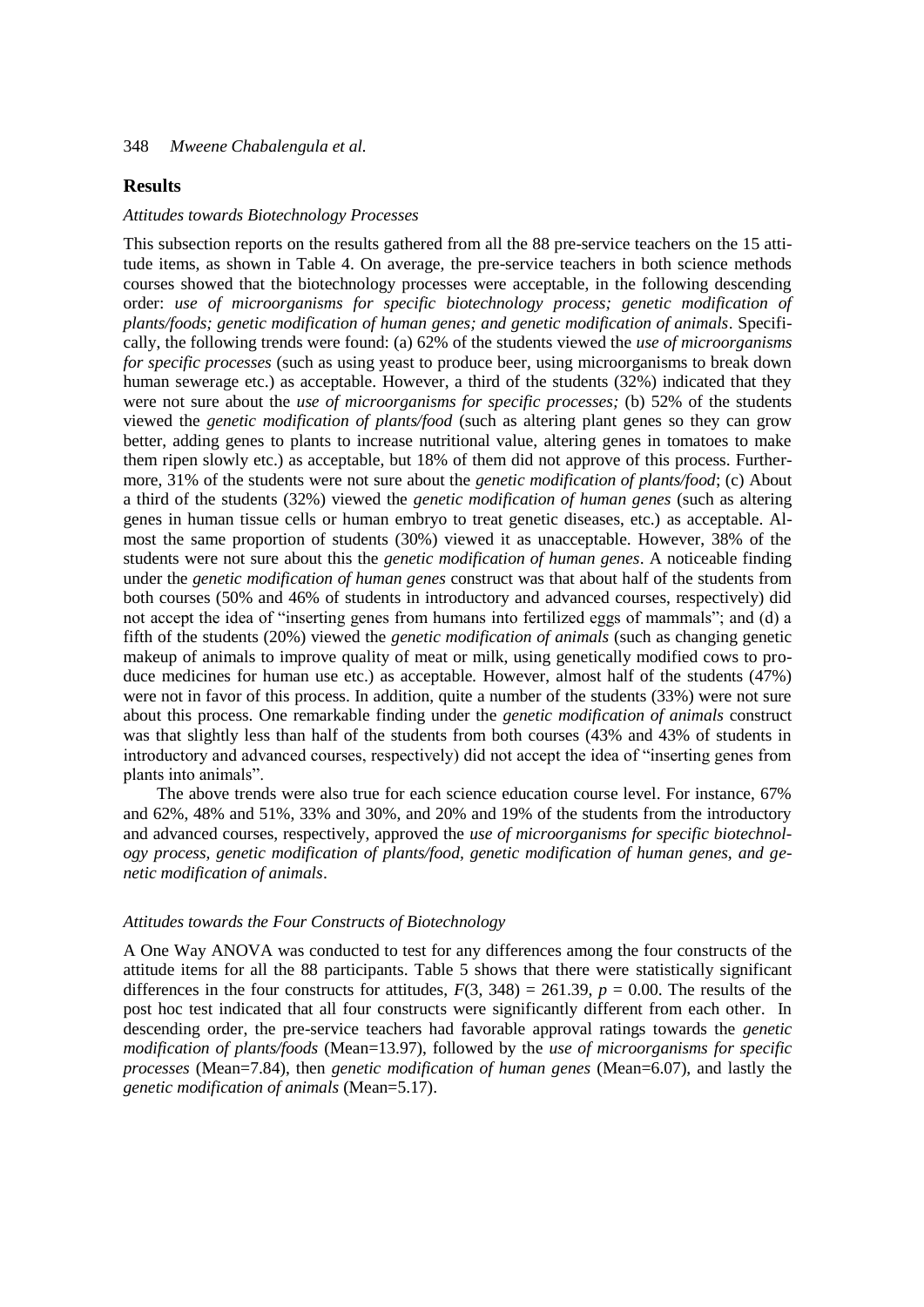A further analysis with One Way ANOVA was conducted to test for any differences in attitudes towards the biotechnology processes [*constructs*] between the pre-service teachers enrolled in introductory and advanced science education level courses. There was a statistically significant difference among the four biotechnology processes in the Introductory Science Methods course,  $(F(3, 236) = 192.45, p = 0.00)$ . In descending order, the pre-service teachers in the Introductory Science Methods course had more approval ratings for the *genetic modification of plants/food* (Mean= 13.8, SD=3.2), *use of microorganisms for specific processes* (Mean=7.9, SD=1.1), *genetic modification of human genes* (Mean= 6.2, SD=1.8), and *genetic modification of animals*  (Mean= 5.2, SD=2.1).

Similarly, there was a statistically significant difference among the four constructs for the Advanced Science Methods course,  $F(3, 103) = 72.45$ ,  $p = 0.00$ . However, the post hoc test showed that there was no statistical difference between the *genetic modification of animals* and the *genetic modification of human genes*. In descending order, the pre-service teachers in the Advanced Science Methods course approved the *genetic modification of plants/food* (Mean=14.4, SD=4.8), followed by the *use of microorganisms for specific processes* (Mean= 7.8, SD=1.2), then *genetic modification of human genes* (Mean= 5.8, SD= 1.9), and lastly *genetic modification of animals* (Mean=5.2, SD=1.9).

### *Comparing Attitudes towards Biotechnology by Demographics*

The pre-service teachers' attitudes towards biotechnology processes were compared with the following subgroupings: introductory and advanced science education course level; science and non-science teaching majors; taken biology courses or not previously; and between females and males. Table 6 shows the results. There were no significant differences between demographics of pre-service teachers with regard to their attitudes towards biotechnology processes. That is, preservice teachers had similar attitudes regardless of: the science education course level enrolled in  $(t (86) = 0.085, p = 0.932)$ ; being a science or non-science teaching major  $(t (86) = 0.197, p = 0.932)$ 0.844); whether they had previously taken biology courses or not  $(t (86) = -0.083, p = 0.934)$ ; and whether they were female or male ( $t (86) = -1.084$ ,  $p = 0.282$ ).

Given that some demographic groups had low sample sizes (e.g. 18 science teaching majors versus 70 non-science majors; 74 females versus 14 males), a Cohen"s *d*, which is independent of sample sizes, was calculated in order to determine the strength of the association between the demographics being compared. The Cohen"s d values are presented in Table 6. In general, a *d* value of 0.2 indicates only a small effect; value of 0.5 indicates a medium effect; and value of 0.8 or greater indicates a large effect. The results of Cohen"s *d* show that there was no association between the following demographics: introductory and advanced science course levels  $(d = -1)$ 0.015); science and non-science teaching majors  $(d = 0.016)$ ; those who had taken biology courses previously and those who had not  $(d = 0.032)$ ; and between female and male respondents (*d* = -0.277). These low values for Cohen"s *d* confirms that the mean differences obtained in the t-tests are really non-significant, regardless of sample sizes.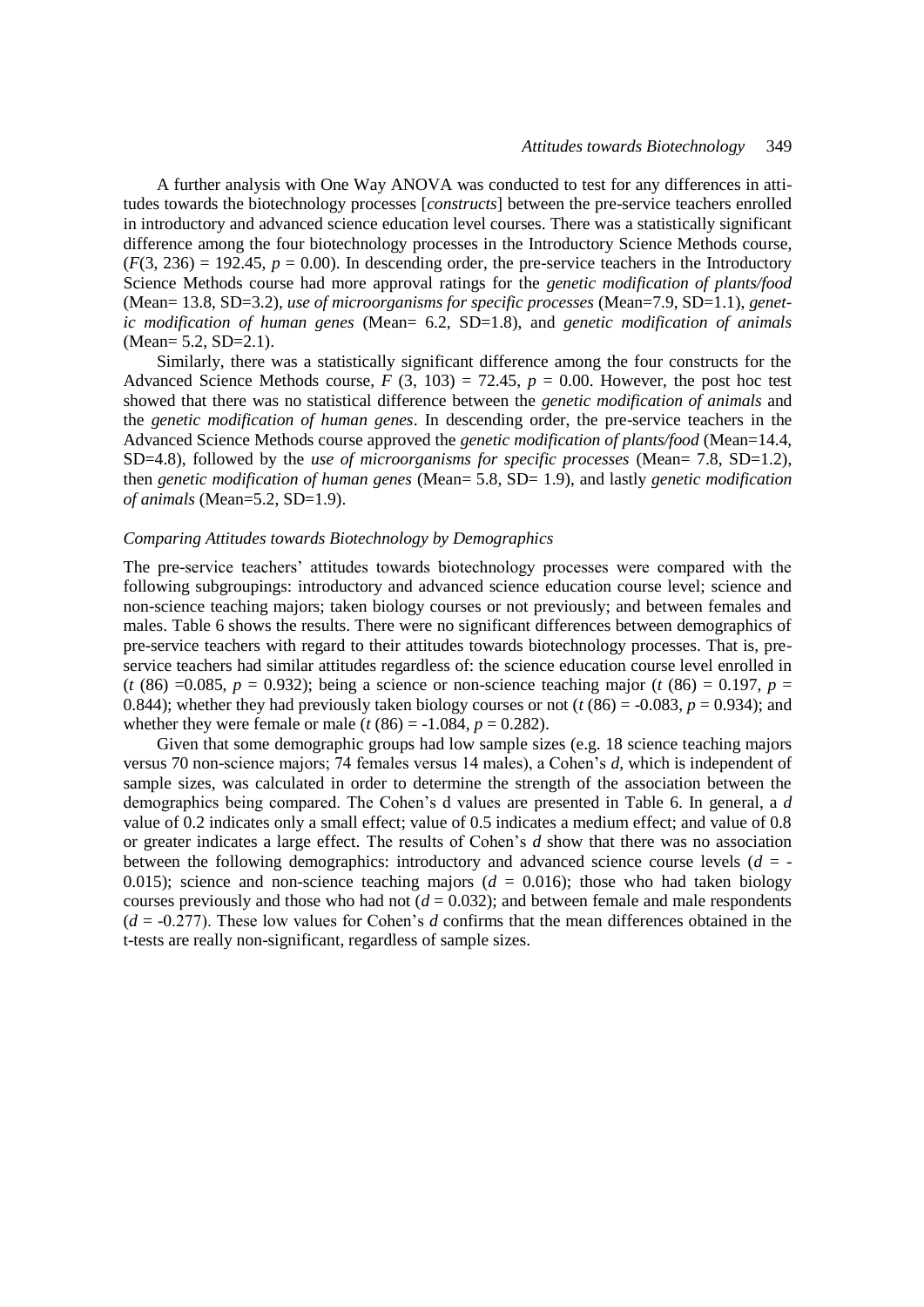| <b>Attitude items</b>                                                                                           |            | Introd. Science<br>$(N = 60)$<br>$\%$ |          | <b>Advanced Science</b><br>$(N = 28)$<br>$\%$ |                  |          | All Students<br>$(N = 88)$<br>$\%$ |                      |          |
|-----------------------------------------------------------------------------------------------------------------|------------|---------------------------------------|----------|-----------------------------------------------|------------------|----------|------------------------------------|----------------------|----------|
|                                                                                                                 | Acceptable | Unacceptable                          | Not sure | Acceptable                                    | Unacceptable     | Not sure | Acceptable                         | Unacceptable         | Not sure |
| Construct 1: Use of microorganisms for specific<br>processes                                                    |            |                                       |          |                                               |                  |          |                                    |                      |          |
| • Using yeast to produce wine and beer.                                                                         | 78         | 1                                     | 20       | 68                                            | $\boldsymbol{0}$ | 32       | 75                                 | 1                    | 21       |
| • Using genetically engineered micro-organisms to<br>enable more efficient breaking down of human<br>sewerage.  | 65         | 5                                     | 33       | 68                                            | $\boldsymbol{0}$ | 32       | 58                                 | 3                    | 33       |
| • Growing yeast for animal food.                                                                                | 57         | 3                                     | 40       | 50                                            | $\tau$           | 43       | 54                                 | $\overline{4}$       | 41       |
| <b>Average Mean</b>                                                                                             | 67         | $\boldsymbol{\beta}$                  | 31       | 62                                            | 2.3              | 36       | 62                                 | $\boldsymbol{\beta}$ | 32       |
| <b>Construct 2: Genetic modification of plants/food</b>                                                         |            |                                       |          |                                               |                  |          |                                    |                      |          |
| • Altering plant genes so that they grow better in salty                                                        | 52         | 5                                     | 43       | 57                                            | 25               | 18       | 53                                 | 11                   | 35       |
| soils.<br>• Adding genes to yeast that is used to make better                                                   | 47         | 10                                    | 43       | 54                                            | 18               | 28       | 49                                 | 13                   | 39       |
| tasting bread.<br>• Adding genes to plants to increase their nutritional<br>value.                              | 60         | 8                                     | 32       | 68                                            | 14               | 18       | 63                                 | 10                   | 27       |
| • Altering genes in fruit to improve taste.                                                                     | 45         | 25                                    | 30       | 64                                            | 25               | 11       | 51                                 | 25                   | 24       |
| • Altering genes in tomatoes to make them ripen more<br>slowly and have a longer shelf life.                    | 47         | 27                                    | 27       | 68                                            | 18               | 14       | 53                                 | 24                   | 23       |
| • Inserting genes from microorganisms into crops to<br>provide pesticide resistance.                            | 38         | 20                                    | 42       | 50                                            | 25               | 25       | 43                                 | 22                   | 36       |
| <b>Average Mean</b>                                                                                             | 48         | 16                                    | 36       | 51                                            | 17               | 19       | 52                                 | 18                   | 31       |
| <b>Construct 3: Genetic modification of animals</b>                                                             |            |                                       |          |                                               |                  |          |                                    |                      |          |
| • Changing the genetic makeup of farm animals to<br>improve the quality of meat and milk.                       | $22\,$     | 53                                    | 25       | 18                                            | 50               | 32       | 20                                 | 52                   | $27\,$   |
| • Using genetically engineered cows to produce<br>medicines for human use.                                      | 23         | 48                                    | 28       | 21                                            | 43               | 36       | 23                                 | 47                   | 31       |
| • Inserting genes from plants into animals.                                                                     | 15         | 43                                    | 42       | 18                                            | 43               | 39       | 16                                 | 43                   | 41       |
| <b>Average Mean</b>                                                                                             | 20         | 48                                    | 32       | 19                                            | 45               | 36       | 20                                 | 47                   | 33       |
| <b>Construct 4: Genetic modification of human genes</b>                                                         |            |                                       |          |                                               |                  |          |                                    |                      |          |
| • Altering the genes of human tissue cells to treat a                                                           | 48         | 13                                    | 38       | 43                                            | 28               | 28       | 47                                 | 18                   | 35       |
| genetic disease (e.g., cystic fibrosis).<br>• Altering the genes in a human embryo to treat<br>genetic disease. | 38         | 17                                    | 45       | 32                                            | 36               | 32       | 36                                 | 23                   | 41       |
| • Inserting genes from humans into the fertilized eggs<br>of mammals.                                           | 13         | 50                                    | 37       | 14                                            | 46               | 39       | 14                                 | 49                   | 38       |
| <b>Average Mean</b>                                                                                             | 33         | 27                                    | 40       | 30                                            | 37               | 33       | 32                                 | 30                   | 38       |

# Table 4. Participants" Attitudes towards Biotechnology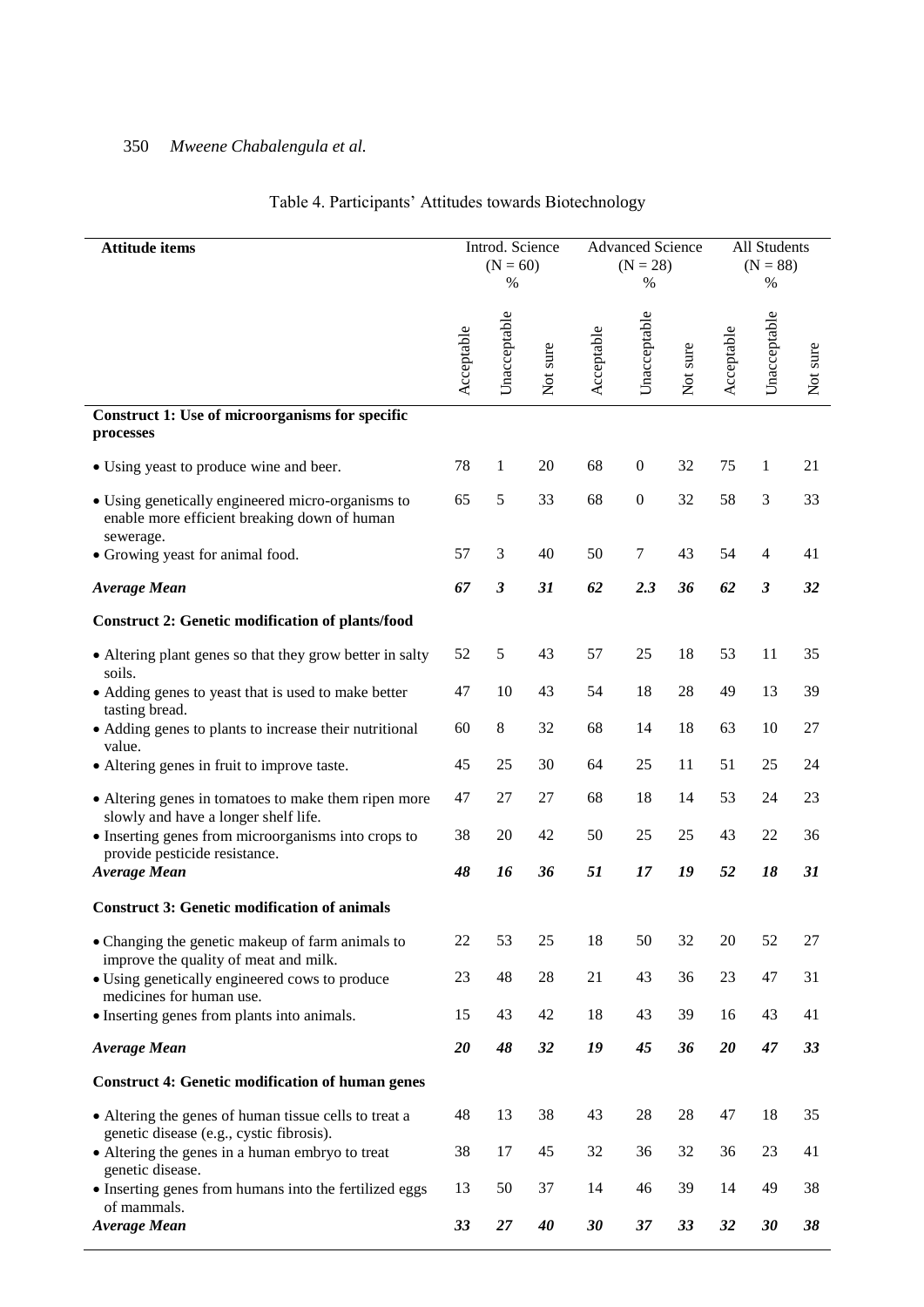| Construct                                                   | Mean(SD)    | F      | df  | Sig. | Result      |
|-------------------------------------------------------------|-------------|--------|-----|------|-------------|
| Construct 1:                                                | 7.84(1.09)  | 261.39 | 3   | 0.00 | Significant |
| Use of microorganisms for<br>specific biotechnology process |             |        | 348 |      |             |
| Construct 2:                                                | 13.97(3.55) |        |     |      |             |
| Genetic modification of<br>plants/foods                     |             |        |     |      |             |
| Construct 3:<br>Genetic modification of animals             | 5.17(2.01)  |        |     |      |             |
| Construct 4:<br>Genetic modification of human<br>genes      | 6.07(1.82)  |        |     |      |             |

Table 5. Comparison of Attitudes Among The Constructs

|                                        |                  |          | I avid 0. Comparison of Attitudes and Demographics |          |    |         |           |           |
|----------------------------------------|------------------|----------|----------------------------------------------------|----------|----|---------|-----------|-----------|
| Demographic                            |                  | N        | Mean (SD)                                          | t        | df | p-value | Sig       | Cohen's d |
| Science educati-<br>on course level    | Introductor<br>y | 60       | 33.0(6.2)                                          | 0.085    | 86 | 0.932   | <b>NS</b> | $-0.015$  |
|                                        | Advanced         | 28       | 33.1(7.1)                                          |          |    |         |           |           |
| Teaching subject<br>major              | Science          | 18       | 33.3 (6.74)                                        |          | 86 | 0.844   | <b>NS</b> | 0.016     |
|                                        | Non-<br>science  | 70       | 32.9(6.38)                                         | 0.197    |    |         |           |           |
| Taken biology<br>courses<br>previously | Yes              | 70       | 33.1(6.6)                                          | $-0.083$ | 86 | 0.934   | <b>NS</b> | 0.032     |
|                                        | No               | 18       | 32.9(5.7)                                          |          |    |         |           |           |
| Gender                                 | Female           | 74<br>14 | 32.7 (5.96)                                        | $-1.084$ | 86 | 0.282   | <b>NS</b> | $-0.277$  |
|                                        | Male             |          | 34.7 (8.26)                                        |          |    |         |           |           |

Table 6. Comparison of Attitudes and Demographics

*Sig at p<.05; NS means Not Significant*

### **Discussion**

### *Attitudes towards Biotechnology Processes*

The findings of our study indicate that the American elementary education pre-service teachers hold a wide range of attitudes towards biotechnology processes. In particular, our study revealed that the pre-service teachers approve, in descending order, the *use of microorganisms for specific processes* (62%), *genetic modification of plants/food* (52%), *genetic modification of human genes*  (32%), and *genetic modification of animals* (20%). Another interesting finding was that about a third of the students were not sure about the *use of microorganisms for specific processes* (32%), *genetic modification of plants/food* (31%), *genetic modification of human genes* (38%), and *ge-*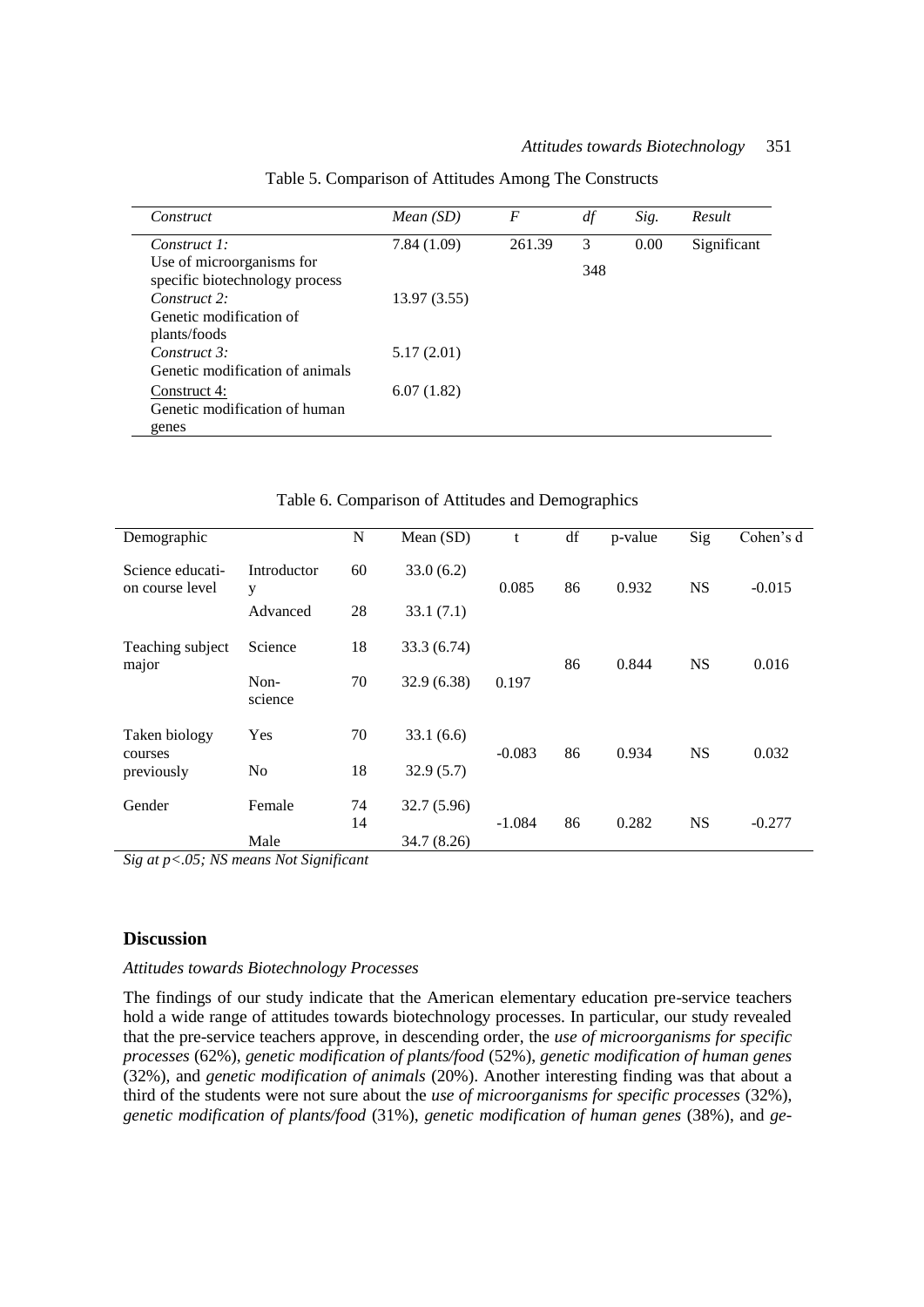*netic modification of animals* (33%). The *not sure* responses from our study are critical in that they convey two messages. First, these responses could imply that the pre-service teachers do not conceptually understand what actually goes on during these biotechnology processes (i.e. *use of microorganisms for specific processes*; *genetic modification of plants/food*; *genetic modification of human genes; and genetic modification of animals*). Second, the pre-service teachers may not be fully aware of the ethical, social and cultural issues related to biotechnology. An awareness of these aspects is vital in determining the extent to which an individual will be receptive to biotechnology. A lack of understanding of what actually happens during genetic modification and a lack of awareness about the ethical, social and cultural implications of biotechnology processes (especially genetic modification of human genes and animals) are part of the reasons why most students believe biotechnology (especially genetic modification) is unethical or unnatural (Dawson et al, 2003).

Our findings are supported by what other researchers found (e.g. Lock et al 1993; Dawson et al 2003; Dawson, 2007). For instance, Lock et al (1993) found the following trends: 73%, 66%, 32% and 37% of students approved the *use of microorganisms for specific processes, genetic modification of plants/food*, *genetic modification of human genes,* and *genetic modification of animals,* respectively. Lock *et al* also found that about a fifth of the 188 British students were not sure about the *use of microorganisms for specific processes* (23%), *genetic modification of plants/food* (19%), *genetic modification of human genes* (20%), and *genetic modification of animals* (19%). Other studies which support our findings include those conducted among the Slovakian pre-service university students (Prokop, et al, 2007) and among Australian high school students (Dawson, 2007) in which the *genetic modification of plants* was more approved than the genetic modification of animals. To the contrary, other findings do not support ours (e.g. Usak et al, 2009). Usak *et al* found that all (100%) of the Turkish students in their study disapproved the *genetic modification of plants/food,* and nearly all (90%) disapproved the *genetic modification of animals.* 

The findings suggest that the American pre-service teachers investigated believe it is alright to genetically modify microorganisms and plants, but not doing so to animals and human genes. Why did the teachers have such a viewpoint? Well, in his study, Dawson et al (2003) found out that the main reason for the higher approval for use of microorganisms and plants was the beneficial aspect to humanity; whereas the main reason for the rejection of genetic modification of animals and humans was that the process is unethical and unnatural. Therefore, it is possible that the American elementary education pre-service teachers also had similar reasons.

### *Comparing Attitudes and Science Education Course Level*

From the results of our study, it became apparent that the pre-service teachers' attitudes towards biotechnology processes were not influenced by the level of the science education courses they were enrolled in. As stated under the "Methodology" section, the Introductory science methods course prepares students to have strong understanding and skills of science process skills and inquiry, whereas the advanced science methods course prepares students to have understanding of science concepts in Earth, Life and Physical sciences, and how to teach them in elementary and middle schools. Therefore, one of the reasons why elementary education pre-service teachers" attitudes were not influenced by the level of the science education courses they were enrolled in could be that these two courses do not cover any component on biotechnology. During our literature review, we did not find any study that compared the attitudes of pre-service teachers from two different science methods courses.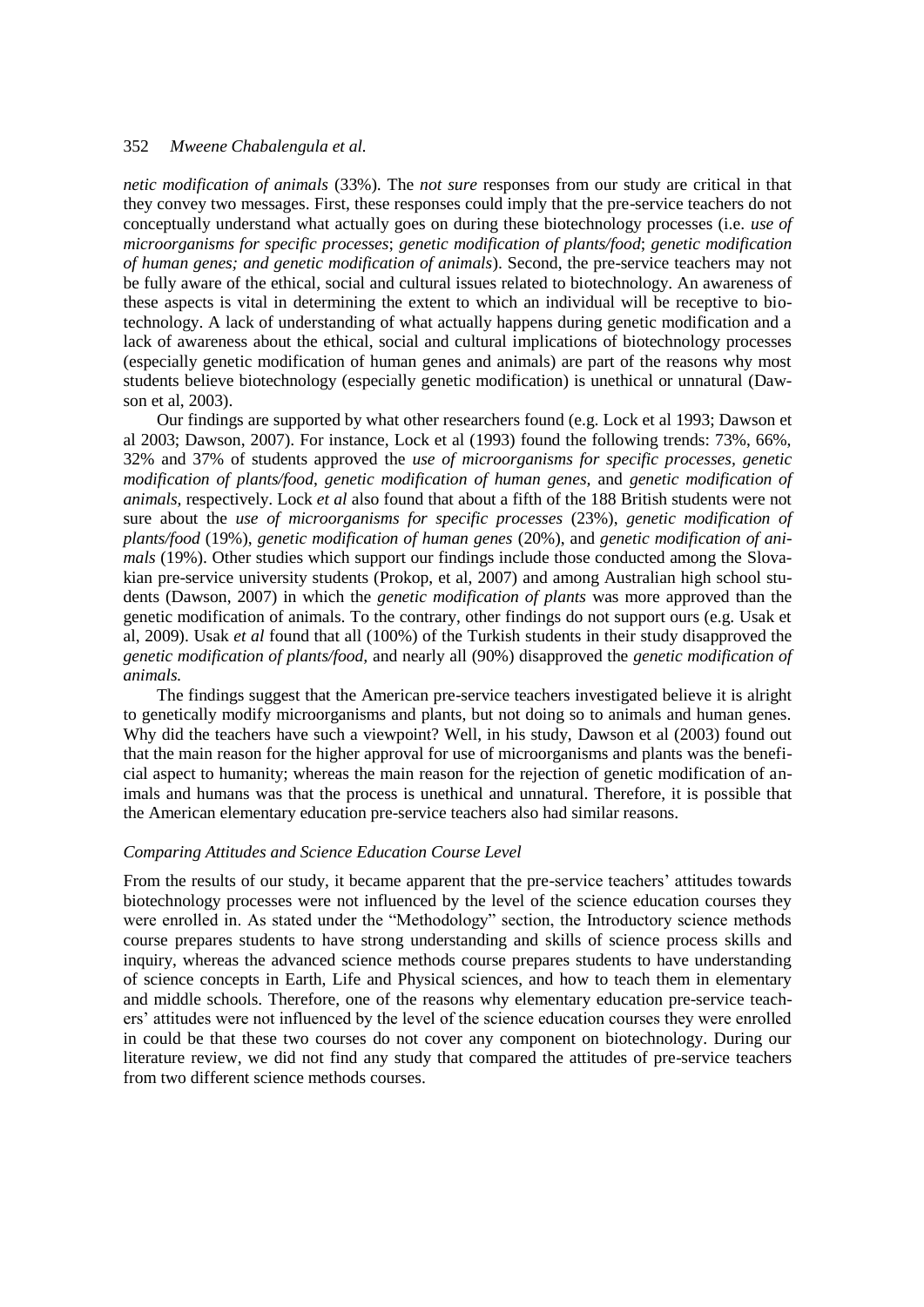# *Comparing Attitudes and Teaching Subject Major*

Our study showed that the pre-service teachers" attitudes towards biotechnology processes were not influenced by their teaching subject major (i.e. science and non-science teaching majors). All the elementary education pre-service teachers are required to take two integrated science content courses (Science 210A and 210B) that cover life science, earth science and physical science concepts outlined in the American national and state science education standards. However, the science teaching majors do not take any additional science content courses besides Science 210A and 210B. At the time this study was conducted, all the participants had already taken the two integrated science courses. Therefore, a postulation for the non-influence of their teaching subject major on the attitudes towards biotechnology could be that biotechnology concepts are not explicitly taught in Science 210A and 210B. Dawson (2007) also stated that despite the increasing importance of biotechnology in our society, it is not regularly taught in schools. Therefore, the biotechnology processes need to be included in teacher education curriculum if teachers are to be well informed and consequently teach them in schools. Again, our literature review search did not reveal any study that compared the attitudes of pre-service teachers with teaching subject major.

### *Comparing Attitudes and Enrolment in Biology Courses*

The pre-service teachers" attitudes towards biotechnology processes were not influenced by their previous enrolment/study in biology courses. Our results are supported by other researchers such as Prokop et al (2007). Prokop et al found that although the Slovakian students enrolled in biology courses had better knowledge of biotechnology, their attitudes towards genetic engineering were not favorable, and were similar to those who did not study biology. In contrast, however, other previous studies do not support our results (e.g. Chen et al, 1999; Hill et al, 1999). For instance, Chen et al (1999) found that most of the Taiwanese and UK students studying biology had more favorable attitudes toward biotechnology processes than those not studying biology. In another study, Hill et al (1999) found that biology students approved genetically engineered foods more than those not studying biology.

### *Comparing Attitudes and Gender*

The results of our study showed that the pre-service teachers' attitudes towards biotechnology processes were not influenced by whether they were female or male. Our findings are different to what other researchers have found (e.g. Moerbeek et al, 2005; Prokop et al, 2007). Prokop *et al* found that females showed lower approval ratings than males toward biotechnology, particularly with respect to genetically modified products. Other researchers such as Moerbeek et al (2005) explained that females have more favorable attitudes towards genetically modified products than males because they buy food for children. However, Prokop et al (2007) warned that caution about any comparison of gender is needed because of the large disparity in numbers in most studies, including our current study. In our study, the issue of low sample sizes was taken care of by calculating Cohen'd, which is independent of sample sizes. With respect to gender, our Cohen's *d* value was -0.277. This low *d* value confirms that the mean difference obtained in the t-tests is really non-significant.

# **Implications for Science Education Curriculum**

The attitudes of pre-service teachers toward biotechnology and its related processes could have an effect on how they would present the biotechnology aspects to their students. As a trusted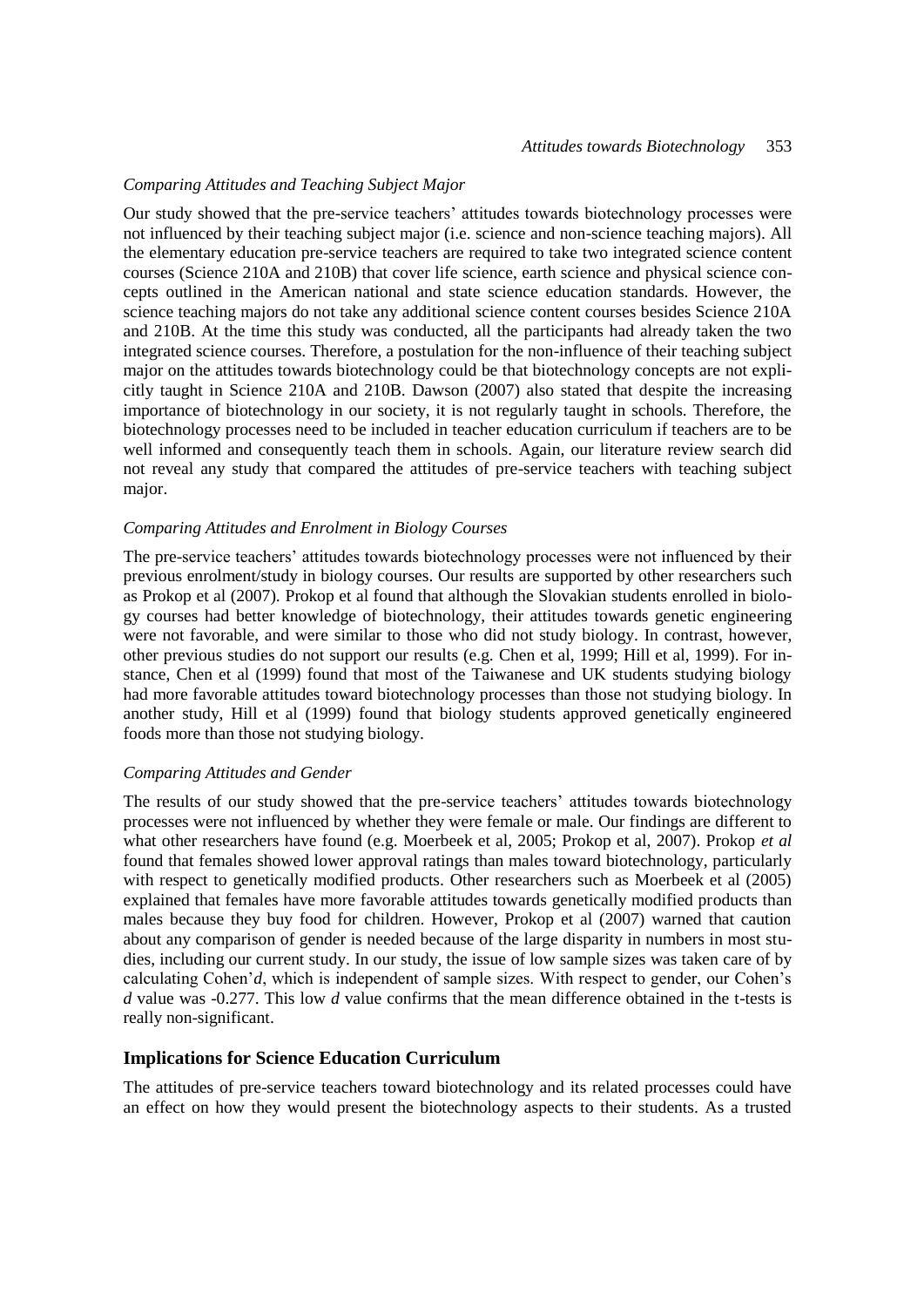source of information among elementary students, it is critical for pre-service elementary teachers to be well informed about the benefits and challenges of biotechnology. If these would-be teachers are well informed, then they would possess attitudes that would reflect unbiased and correct information.

As biotechnology continues to play a pivotal role in our society, elementary teachers will have an important role in informing younger students about these technologies. Therefore, university teachers are charged with developing science education curriculum materials that would enable pre-service teachers to acquire the following: (a) relevant and current information about what biotechnology contributes to our personal and societal lives as well as its shortfalls. Such a section in the science curriculum would ensure that pre-service teachers have an understanding of both the benefits and intricacies of biotechnology (Chen et al, 1999); (b) an understanding of ethical, social and cultural issues related to biotechnology. Biotechnology processes such as genetic engineering/modification of plants, food, animals and human cells is an area of public concern and is widely reported by the media (Lock et al, 1993). Therefore, science education curricula should better equip the pre-service teachers for understanding such issues, and place teachers in a position where they can make up their own mind about biotechnology (Chen et al, 1999). In finding their own opinions, pre-service teachers should have an opportunity to consider the views of others and extend their own knowledge. Doing so would enable these would-be teachers know where their stance is on the controversies, and consequently develop unbiased attitudes towards biotechnology.

### **Recommendations for Future Research**

Biotechnology is indeed a fast growing field that is influencing our livelihoods today. As such students' scientific literacy in this area must be improved. However, as Dawson (2007) noted, it is not regularly taught in most of the schools. The reasons for not teaching biotechnology in schools include students" inability to understand it (Steele et al, 2004), and lack of sufficient resources and expertise among teachers in the biotechnology content area (Macer et al, 1996). One question which then arises is: How can science education researchers help improve and promote the teaching of biotechnology processes? We believe science education researchers should direct their investigations on designing teaching and learning resources that science teachers and their students can use. Given the advent of computer simulations, we argue that simulated visuals showing what goes on during genetic modification would go a long way in promoting both conceptual understanding among students as well as "seeing" the potential risks of biotechnology processes – aspects which are critical in helping students make their own decisions about biotechnology.

### **Conclusions**

This study examined 88 pre-service teacher"s attitudes towards biotechnology and its related processes. Most pre-service teachers in both science methods courses approved the *use of microorganisms for specific processes*, and *genetic modification of food/plants*. However, majority of the pre-service teachers disapproved the *genetic modification of human genes*, and *genetic modification of animals*. Another point to note is that the pre-service teachers' attitudes were not influenced by science methods course level enrolled in, teaching subject major, previous enrolment in biology courses, or by gender.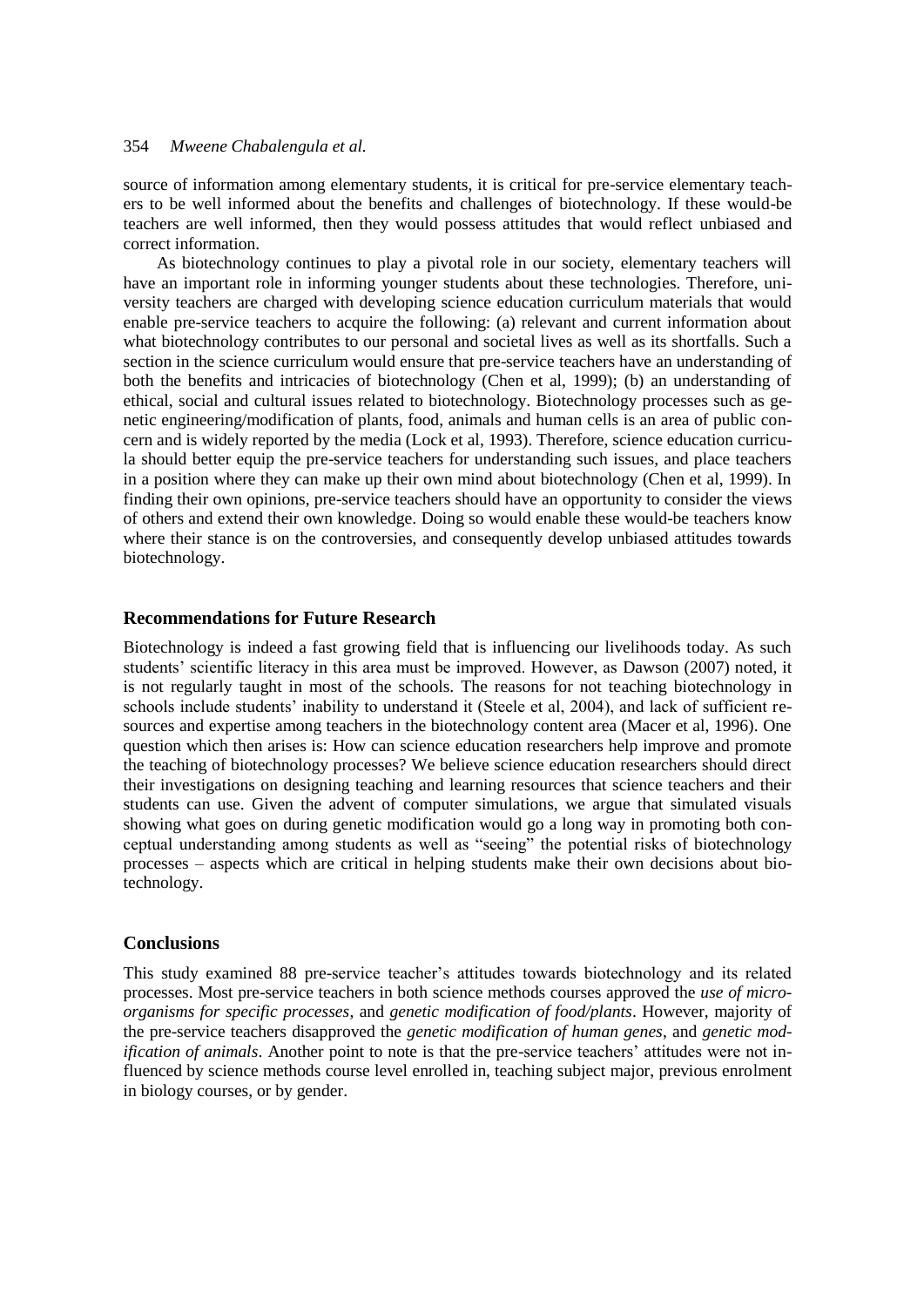As such, the results of this study provide compelling evidence for extensive and explicit instruction on biotechnology processes in teacher education programs. Doing so would create opportunities for the pre-service teachers to be fully informed about biotechnology, and subsequently teach it and make their students biotechnology literate. Usak et al (2009) mentioned that better understanding is related to more favorable and unbiased attitudes toward biotechnology. Therefore, to ensure unbiased attitudes and to improve understanding of biotechnology processes amongst pre-service teachers and their students, the science curriculum should increase coverage of basic principles and applications of biotechnology. The results presented in this study also suggests that biotechnology aspects should be included in science teacher professional development initiatives and should be taught explicitly so that in-service science teachers are well informed about biotechnology and appreciate its applications.

### **References**

- Bailey, B. & Lappe, M. (Eds), (2002). Engineering the Farm: Ethical and Social Aspects of Agricultural Biotechnology, Island Press, Washington, DC.
- Buyukgungor, H. & Gurel, L. (2009). The role of biotechnology on the treatment of wastes. *African Journal of Biotechnology, 8*(25), 7253-7262.
- Cantrell, P., Young, S. & Moore, A. (2003). Factors affecting science teaching efficacy of preservice elementary teachers. *Journal of Science Teacher Education, 14*(3), 177-192.
- Chen, S. Y. & Raffan, J. (1999). Biotechnology: Student"s knowledge and attitudes in the UK and Taiwan. *Journal of Biological Education, 34*(1), 17-23.
- Conner, L. (2000). *The significance of an approach to the teaching of societal issues related to biotechnology*. Paper presented at annual meeting of the American Educational Research Association, New Orleans, LA.
- Davison, A., Barns, I. & Schibeci, R. (1997). Problematic publics: a critical review of surveys of public attitudes to biotechnology. *Science, Technology & Human Values, 22*(3), 317-348
- Dawson, V. (2007). An exploration of high school (12–17 year old) students' understandings of and attitudes towards biotechnology processes. *Research in Science Education, 37* (1), 59-73.
- Dawson, V. & Schibeci, R. (2003). Western Australian high school students' attitudes toward biotechnology processes. *Journal of Biological Education, 38*(1), 7–12.
- Dawson, V. & Soames, C. (2006). The effect of biotechnology education on Australian high school student"s understandings and attitudes about biotechnology processes. *Research in Science and Technological Education, 24* (2), 183-198.
- European Federation of Biotechnology (EFB) (1999). *Environmental Biotechnology*. Briefing Paper 4, Second Edition. 1-4
- Gunter, B., Kinderlerer, J. & Beyleveld, D. (1998). Teenagers and biotechnology: a survey of understanding and opinion in Britain. *Studies in Science Education, 32*, 81–112.
- Germann, P. J. (1988). Development of the attitude toward science in school assessment and its use to investigate the relationship between science achievement and attitude toward science in school. *Journal of Research in Science Teaching, 25*(8), 689-703.
- Hill, R., Stannistreet, M., O"sullivan, H. & Boyes, E. (1999) Genetic engineering of animals for medical research: students" views. *School Science Review, 80,* 23–30.
- Kidman, G. (2009). Attitudes and interests towards biotechnology: the mismatch between teachers and students. *Eurasia Journal of Mathematics, Science and Technology Education,* 5 (2), 135-143.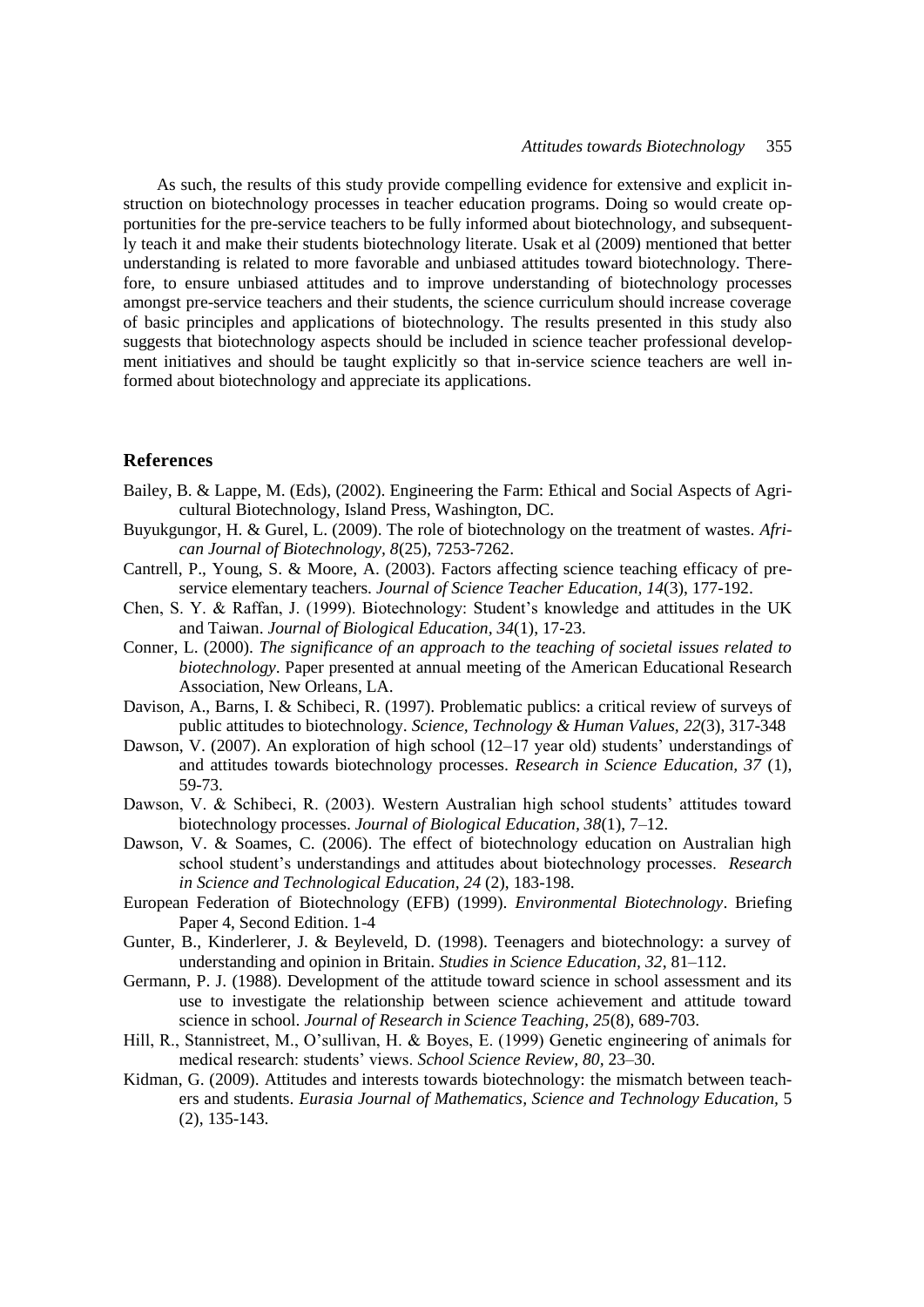- 356 *Mweene Chabalengula et al.*
- Lock, R. & Miles, C. (1993). Biotechnology and genetic engineering: students' knowledge and attitudes. *[Journal of Biological Education,](javascript:__doLinkPostBack() 27*(4), 267-273.
- Macer, D., Asada, Y., Tsuzuki, M., Akiyama, S. & Macer, N. (1996). Bioethics in high schools in Australia, Japan & New Zealand. Christchurch, NZ: Eubios Ethics Institute.
- Moerbeek, H., & Casimir, G. (2005). Gender differences in consumers' acceptance of genetically modified foods. *International Journal of Consumer Studies, 29*(4), 308–318.
- Office of Technology Assessment of the Congress of the United States (OTA) (1988). *USA Investment in biotechnology-special report*. Boulder, Colorado, USA. Westview Press.
- Organization for Economic Cooperation and Development (OECD) Report (2005). *A Framework for Biotechnology Statistics*. 1-52, OECD Publications.
- Pouris, A. (2003)[.Assessing public support for biotechnology in South Africa.](http://web.ebscohost.com/ehost/viewarticle?data=dGJyMPPp44rp2%2fdV0%2bnjisfk5Ie46bZRt6a2T66k63nn5Kx95uXxjL6prUqwpbBIr6eeSa6wrk24qLM4v8OkjPDX7Ivf2fKB7eTnfLuts06xrbRQsK2khN%2fk5VXj5KR84LPfiOac8nnls79mpNfsVa%2botUu2rbJRpNztiuvX8lXk6%2bqE8tv2jAAA&hid=13) *South African Journal of Science, 99*(11/12), 513-516.
- Prokop, P., Leskova, A., Kubiatko, M. & Diran, C. (2007). Slovakian student's knowledge of and attitudes toward biotechnology. *International Journal of Science Education,* 29 (7), 895- 907.
- Richardson, V. (1996). The role of attitudes and beliefs in learning to teach. In J Sikula (Ed.), *The handbook of research in teacher education*, 2<sup>nd</sup> ed. (New York, Macmillan), 102-119.
- Schmidt, J., Vickery, C. E., Cotugna, N. A. & Snider, O. S. (2005). [Health professionals hold](http://web.ebscohost.com/ehost/viewarticle?data=dGJyMPPp44rp2%2fdV0%2bnjisfk5Ie46bZRt6a2T66k63nn5Kx95uXxjL6prUqwpbBIr6eeSbCwr0q4p7E4zsOkjPDX7Ivf2fKB7eTnfLuork%2bwr7NKsKauPurX7H%2b72%2bw%2b4ti7ee7epIzf3btZzJzfhruntUm1qbJKr5zkh%2fDj34y73POE6urjkPIA&hid=8)  positive attitudes toward biotechnology [and genetically engineered foods.](http://web.ebscohost.com/ehost/viewarticle?data=dGJyMPPp44rp2%2fdV0%2bnjisfk5Ie46bZRt6a2T66k63nn5Kx95uXxjL6prUqwpbBIr6eeSbCwr0q4p7E4zsOkjPDX7Ivf2fKB7eTnfLuork%2bwr7NKsKauPurX7H%2b72%2bw%2b4ti7ee7epIzf3btZzJzfhruntUm1qbJKr5zkh%2fDj34y73POE6urjkPIA&hid=8) *Journal of Environmental Health, 67*(10), 44-49.
- Solomon, J. (2001). Teaching for scientific literacy: What could it mean? *School Science Review, 82*(300), 93–96.
- Steele, F. & Aubusson, P. (2004). The challenge in teaching biotechnology. *Research in Science Education, 34*(4), 365–387.
- Usak, M., Erdogan, M., Prokop, P. & Ozel, M. (2009). High school and university students' knowledge and attitudes regarding biotechnology. *[Biochemistry and Molecular Biology](http://www3.interscience.wiley.com/journal/112782101/home)  [Education,](http://www3.interscience.wiley.com/journal/112782101/home) 37*(2), 123-130.
- Wells, J. (1995). Defining biotechnology. *The Technology Teacher, 54*(7), 11-14.
- Wie, S. H., Strohbehn, C. H., & Hsu, C. H. C. (1998). Iowa dietitians" attitudes toward and knowledge of genetically engineered and irradiated foods. *Journal of the American Dietetic Association, 98*(11), 1331–1333.
- Young, T. (1998). Students" attitudes towards science (STATS). *Evaluation and Research in Education, 12*(2), 96-110.

### **Authors**

Vivien Mweene Chabalengula, Science Education Lecturer at Southern Illinois University Carbondale. Her research interests are biology and science education. **Correspondence:**  Southern Illinois University Carbondale, Department of Curriculum and Instruction, 625 Wham Drive, MC 4610, Carbondale, IL 62901, USA. E-mail: mweene@siu.edu

Frackson Mumba, Associate Professor of Science Education. His research interests are chemistry and science education. E-mail: frackson@siu.edu

Jonathan Chitiyo. Graduate student in science education. E-mail: ngonichitiyo@siu.edu